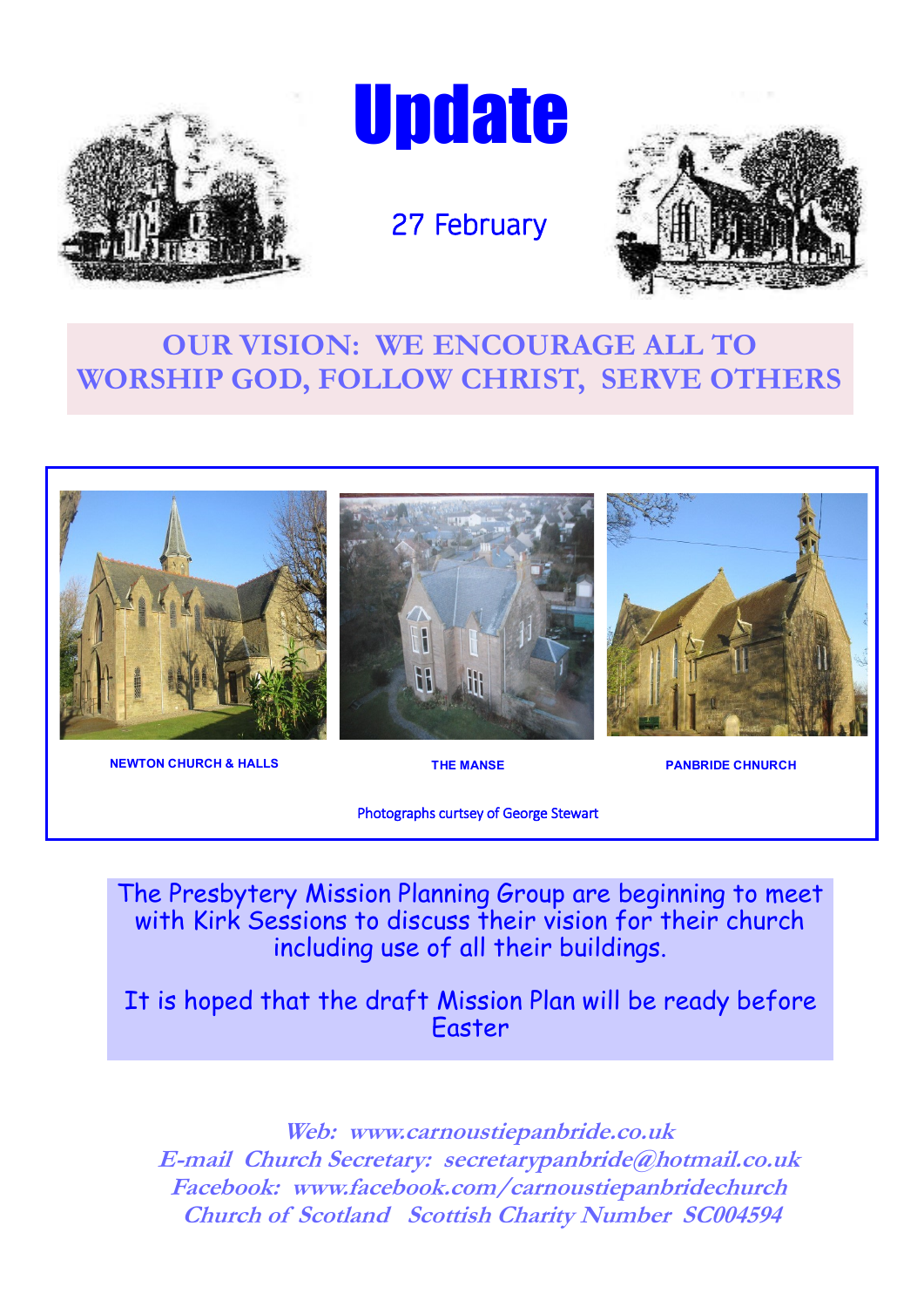# MUSINGS FROM THE MANSE



### **Dear friends**

It has been a busy few months in the church. We have been "live streaming" our Sunday morning services to Facebook since November and although there are some problems still to be ironed out especially with the sound, it is wonderful to be able to reach members of our congregation and others who are not able or ready yet to come back to church. There have also been a few requests for funerals to be livestreamed and we have been able to offer this to families for the sake of those who are not able to attend the funeral.

We have recently welcomed back the children of the FOG Squad and our young people of JAFFA and although numbers are low at the moment, we hope they will swell as time goes by and the Covid infection numbers slow down. Our halls are very busy almost every day of the week and it has been great in recent weeks to see the return of the Friendship Circle and the Alzheimer Carnoustie Drop-in Group. Of course, we can never be complacent. We remember full well how all our plans for Christmas services were scuppered with the rise of the highly infectious Omicron variant.

However, we look forward to the Spring and Summer months with hope. Two weddings are planned for early summer and our prayer is that these weddings will be able to be the wonderful celebrations that the families have planned. We also hope to have our Men's Breakfast and Coffee and Chat back in our church halls. And I hope that Lent and Easter will feel a bit more "normal" this year. We plan to have a Lent bible study, "From Now On", based on the movie, "The Greatest Showman", and all our usual Holy Week and Easter services in person this year.

The Pandemic has come and has brought change. For some, maybe for all of us, life will never be the same again. However, as we begin to plan for Easter, we remember we are "children of the resurrection" (Luke 20:36).

For every cross in our lives, there is a resurrection.



**Blessings**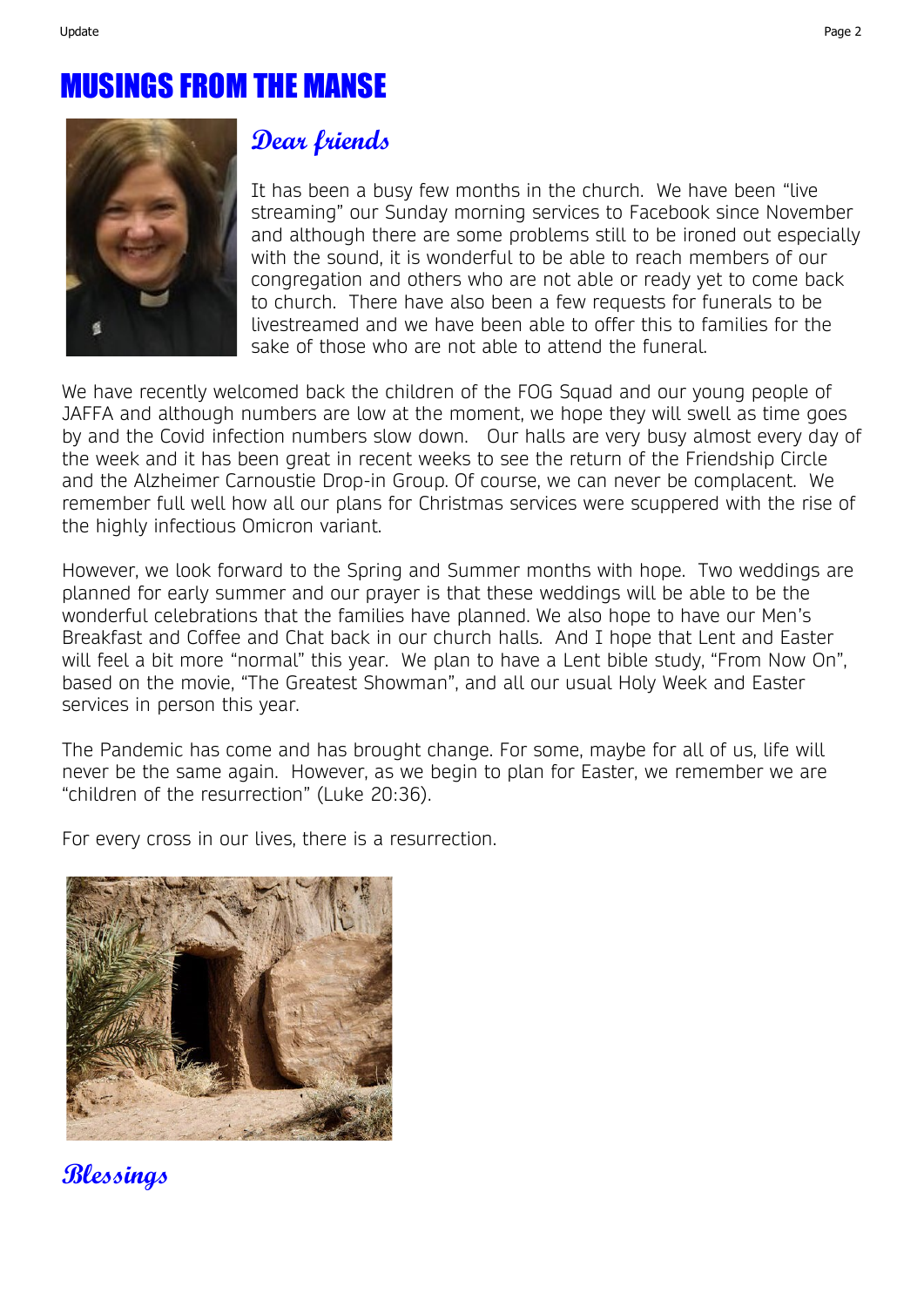# New Communicants' Classes



Are you ready to take the next step in your journey of faith?

New Communicants' Classes will start shortly for those considering membership of the Church of Scotland.

Please do contact Annette if you require any further information.

01241 854478 agordon@churchofscotland.org.uk

# Moment for Meditation



# Stated Annual Meeting

Date for this has still to be set and will be announced in the Intimations in due course.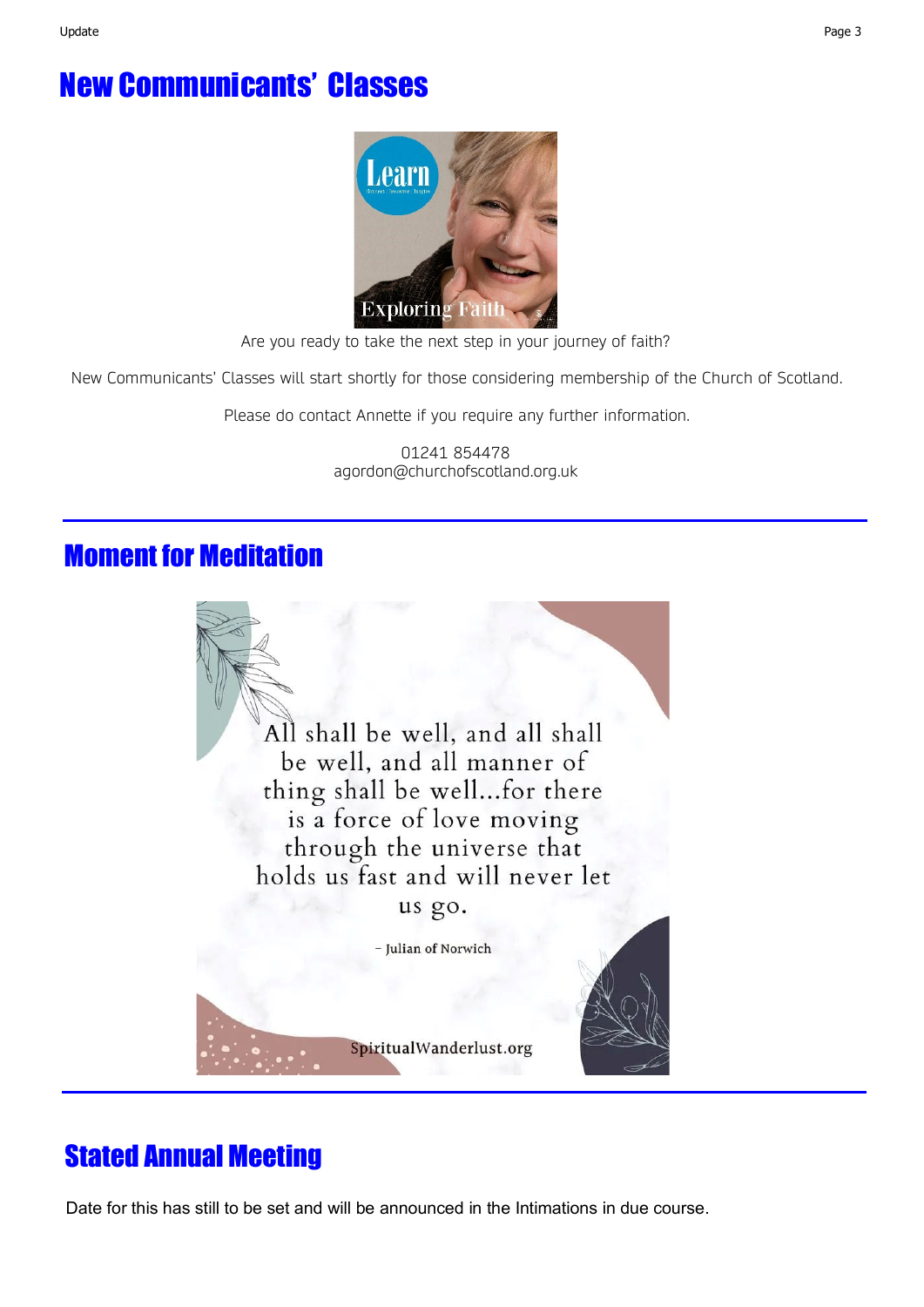Out walking in the woods, a still sky is soporific after the latest storms. Apart from a few wood pigeons clattering, all is quiet. Yet, the trees collectively breathe and their regular pulse is silently beating. Leftover leaves twitch and rustle. Their staccato notes match the song of the whispering trees. Creaky branches bend in the now gentle breeze. All is well.

There is a delicate beauty as the winter tree skeletons display their individual shapes. Their canopies etch their patterns against the sky like a monochrome kaleidoscope. The conifers provide a platform for old nests built on the flattened branches. Their canopies are dense and sombre. Either side of the paths the trees are lined up like sentinels. Giant trees are rooted to the spot, secure and steadfast. Grounded in the earth, they stand tall and proud. I relish their strength while acknowledging their gentle beauty. All is well.

This was the scene before the winter storms struck. Then suddenly, frequent, ferocious winds blew in, leaving a trail of destruction. These woods once symbolic to me of strength and extraordinary grandeur are now devastated. The landscape of these familiar, friendly woods has been altered dramatically. Where once trees stretched ever skyward gaps have appeared waiting to be filled. Shafts of space exposed and vulnerable are newly opened. All has changed.

Broken trees now bare and uprooted are strewn everywhere. Their fibrous roots once full of hidden, raw power are exposed for all the world to see. Root systems so cleverly woven to provide the support their tree needed are now untangled. This interior of hidden strength not readily or naturally shown is now exposed. The sight of these giant trees once rooted to the spot but now flattened is a sorry sight. Lying on their side, ancient trees, young saplings evergreen or deciduous, the storms did not differentiate. Broken branches are scattered far and wide.

The wind did this; unpredictable winds which arrived suddenly and are responsible for all these changes. I think the pandemic has been a bit like that. The winds of change blew in and our lives were uprooted. Old familiar ways were changed with little warning. We were no longer grounded in the comfort of familiarity. For a long time, very little felt static and steadfast. While the ease of restrictions is very welcome it brings with it the need for more change, more adjustments. It feels like a continual movement. We have had to learn to bend and sway in time with these changes.

Yet while we may have had to face these winds of change during the pandemic we are still grounded. We can change and adapt to change because we have roots which are secure, steadfast and strong We are rooted in our faith.

"*At least there is hope for a tree: If it is cut down, it will sprout again, and its new shoots will not fail. Its roots may grow old in the ground and its stump die in the soil, yet at the scent of water it will bud and put forth shoots like a plant."*

*Job 15:7-9*

**Gillian Cook February 2022**

## Flamingo Cards

I now have the new Flamingo Card Brochure. There is a nice selection of good quality cards and paper. If anyone would like to see the new brochure, you can get me after the Sunday service or I can deliver a copy if you give me a phone on 853919. As usual, 10% of all sales go to Church funds.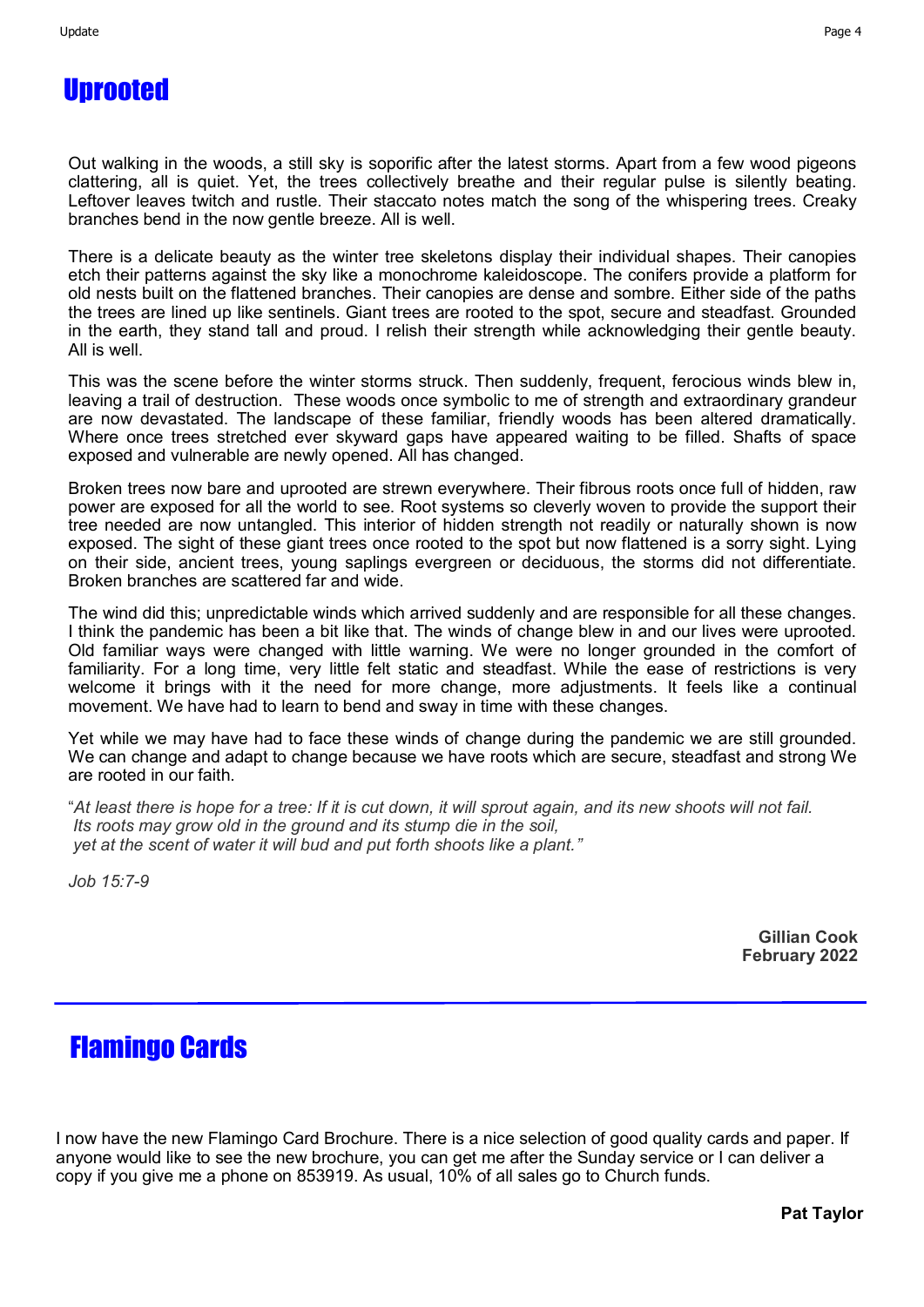# The Five Marks of Mission

Life and Work, the magazine of the Church of Scotland is currently featuring a series of articles about the five Marks of Mission. They are being written by Thomas Baldwin the Deputy Editor of the magazine

Their use will be very prominent in all aspects of Church Life in the years ahead. As only a small number of members of the congregation subscribe to the Life and work Life this article, which is based on the first two instalments in the series, is an attempt to introduce the congregation to what The Five Marks of Mission as the Minister will be including this topic in her sermons during the Season of Lent.

So what are The Five Marks of Mission?

- 1. To promote the Good News of the Kingdom
- 2. To teach, baptise and nurture new believers
- 3. To respond to human need by loving service
- 4. To transform unjust structures of society, to challenge violence of every kind
- 5 .To strive to safeguard the integrity of creation, and sustain and renew the life of the earth

They could be further summarised as TELL,TEACH, TEND, TRANSORM, TREASURE

The five Marks of Mission are not new as they have been is use for almost 40 years but the first reference to them in the Church of Scotland was in 2018. They are an attempt to define the elements of mission for the Church of the 21st century.

At last year's General Assembly the then Moderator the Rev Dr Martin Fair said " I've heard it said so many times that, for the church, it's not about numbers. It absolutely will be about numbers if the numbers are so low that the church can no longer run the social care programmes (CrossReach) or local caring services because the local church isn't there anymore."

He continued by saying "So I long for the Church to be about that Kingdom work but, oh boy,... how we need the Church to be refreshed, renewed, revitalised, remade and yes, reformed that it might do it more effectively...we better see to (Marks) one and two if we are going to be any good at three, four and five."

The first Mark of Mission is to Proclaim the Good News. How do we do this? We in the church need to rediscover how this is done. Our confidence in the gospel has been eroded. We live in a post modern world where to have faith is considered naïve and outdated. As a result we can be reluctant and even embarrassed to share the Good News.

One of the barriers we currently face in proclaiming the Good News is that we are somewhat fixated with decline. Declining numbers, declining ministers, declining churches and declining income.

What is actually happening in the world and in the Church of Scotland is no surprise to God. He knows and sees it all. He has also made sure that, whilst we many be a remnant in an increasingly secular Scotland and UK, that numbers in terms of people and finances have never been a barrier to God's Kingdom coming and advancing . Christ's Kingdom can survive in the midst of such a challenge.

If you wish to get a copy of Life and Work on a regular basis please speak to Mary Bushnell or place an order on line at www.lifeandwork.org

**DT.**

## Flamingo Cards

I now have the new Flamingo Card Brochure. There is a nice selection of good quality cards and paper. If anyone would like to see the new brochure, you can get me after the Sunday service or I can deliver a copy if you give me a phone on 853919. As usual, 10% of all sales go to Church funds.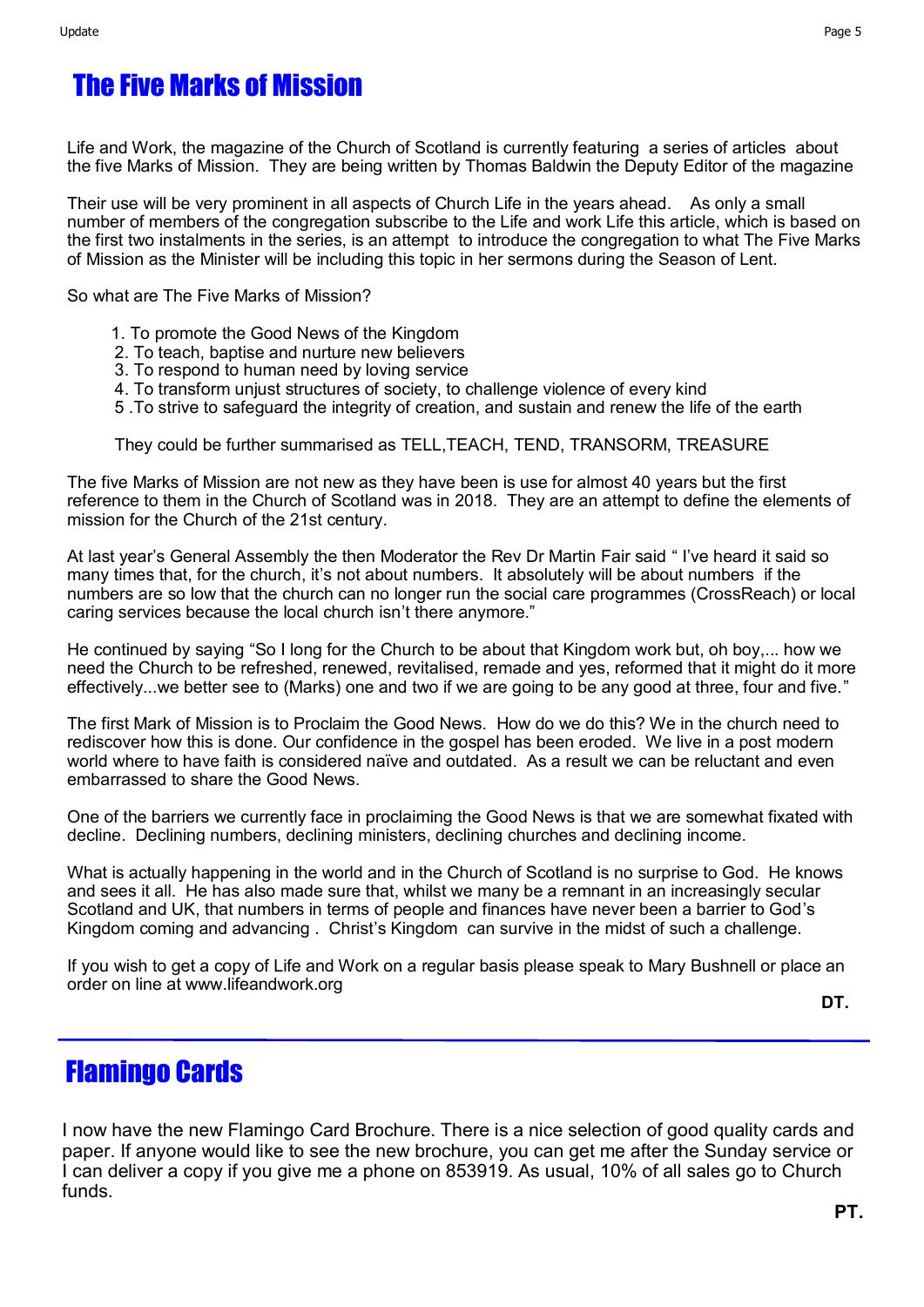Two Prayers

#### **I am Thankful For**

I am thankful for The mess to clean up after a party Because it means I have been surrounded by friends

The taxes I pay Because it means that I am employed

The clothes that fit a little too snug Because it means I have enough to eat

My shadow who watches me work Because it means I am out in the sunshine

The spot I find at the far end of the parking lot Because it means I am capable of walking

All the complaining I hear about our government Because it means we have freedom of speech

That lady behind me in church who sings slightly off key Because it means that I can hear

The lawn that needs mowing, the windows that need cleaning And gutters that need fixing Because it means I have a home

My huge heating bill Because it means that I am warm

Weariness and aching muscles at the end of the day Because it means that I have been productive

The alarm that goes off in the early morning Because it means that I am alive

#### **Nancy J Carmody**

#### **That Time of Year Copied from Life and Work**

Lord we have sung of the bleak midwinter, And of how out of darkness we have light, The familiar words of the familiar carols, Words of joy, of peace, of love, of light, Of how you bring light and life to all

We are in that time of year.

The time of darkness, Of short days and long nights, When we are assaulted by darkness And we long for light.

We are in that time of year.

The time of looking back, When we thought of the year that had passed, Remembering all we have been through, Giving thanks for your presence with us In all the trials and anxiety, we have faced.

Lord, at this time of year be light for our lives In these dark days, Bring us the hope of your inextinguishable light, May we go forward in faith, Supported by the joy, peace, love and light Which only you can bring us

Be with us in all this year holds, The known and the unknown The planned and the unplanned The joy and the sorrow The hope and the anxiety And may we walk always with the ONE who is Light of the world

Amen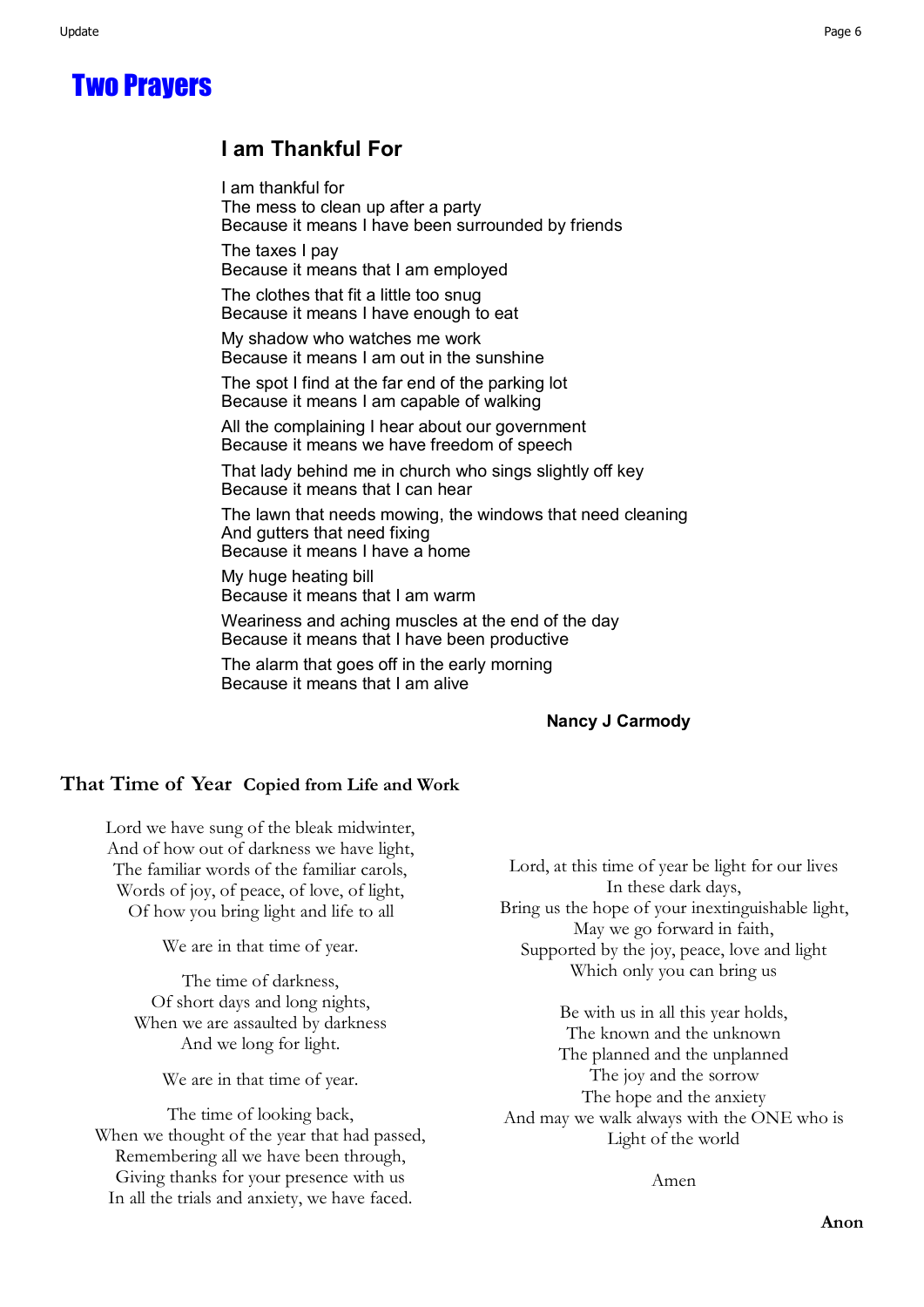# **JAFFA** started back on 6th February!

# **JESUS And FUN For ALL - S1 – S6 pupils**

Meeting in the Panbride Hall on the 1st and 3rd Sunday of the month at 11.00am.

We plan to have a wide range of indoor activities including craft, discussions, music, films, games and in the warmer weather outdoor fun activities.

Our aims are to enable our young people to participate in activities they enjoy with the underlying themes of

Caring for others and ourselves and Caring for God's World.

We are hoping you will join us! **Susan and Janie**   $\bigcirc$ 

# Fog Squad

**Fog Squad are back as well** 

It has been lovely to have the children

back after Christmas.

We have continued to explore stories

from the Old Testament using the

Beginners Bible and

The Lion's Kids Bible Comic.

This is an example of the

art completed by the children

after hearing the story of Joseph.

## Christmas Post

The Boys' Brigade and The Scouts wish to express their thanks to all those who used their delivery service for Christmas cards. The amounts raised by both was around £2,000 and will used by both. T to assist with ongoing costs.

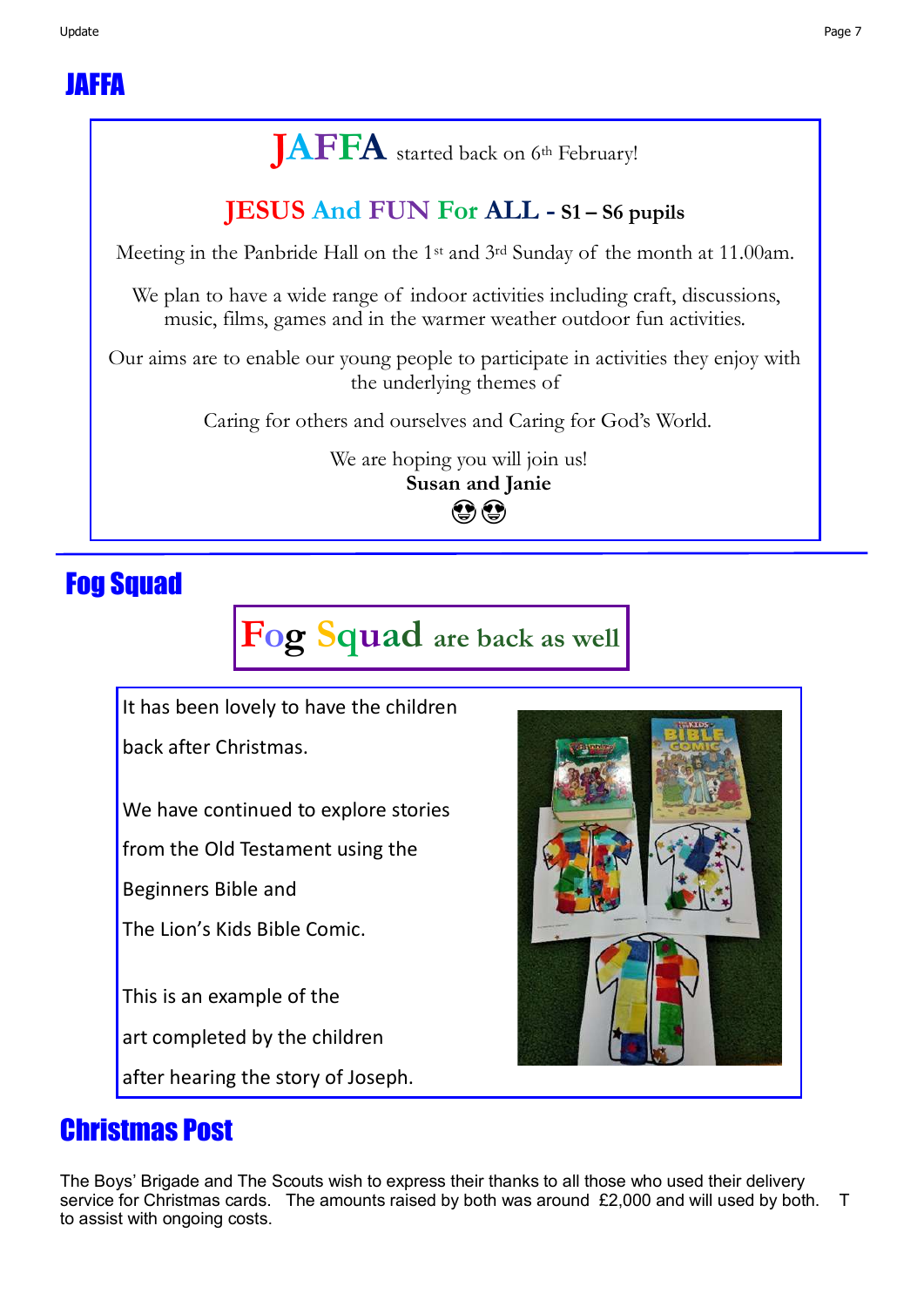# **Fundraising**

As restrictions are slowly being lifted and seating in the Panbride Hall is limited to 38 at the present, it has been decided to wait a few months before we organise a Coffee Morning.

This might be a last-minute event so any intimation about it will have to be done via the pulpit if there is not an issue of Update due.

#### **Helen Harley**

## Friendship Circle are also back

Mrs Susan Hamill has agreed to organise meetings and she chaired the first meeting on 1st February when those present enjoyed a tine of singing, quizzing and tea. On the 15th February the meeting consisted of a very informative talk on cycling Without Age Carnoustie when Mrs Lorraine Young told the ladies and gentlemen present of her Committee's efforts ro set up and raise funds for the very worthy enterprise whereby elderly and infirm passengers can enjoy a tour of Carnoustie in the recently purchased trishaws. On 1st march we will be hearing about Monifieth Men's Shed. and that will be followed by a meeting on 15th March but the topic for that date has still to be confirmed.

Please come along and join in -- we meet every 2nd Tuesday at 2pm in Panbride Hall

**Dorothy Fyffe**

### **Toys**

When the Peter Pan Playgroup closed they left all the toys they had accumulated over the years in Newton Hall and said they could be taken by anyone/group interested and suggested those who took some of the toys could make a donation to the church.

There are however still a considerable number of toys left. If anyone or any group would like to see what remains they should get in touch with Mary Bushnell (whose contact details are in the church Directory on the back page) and she will arrange access to the cupboard where toys are stored.

### Tea and Coffee after Morning service



Tea's and Coffee's are now being served after the Sunday service. I was planning to start a rota again and would be grateful if anyone who was on the previous rotawould let me knowif they are available to help. If anyone is interested in joining the team could they could they also please let me know on 852088.

May I take this opportunity who has helped with the tea's and coffee's at any time past or present

**Margaret**